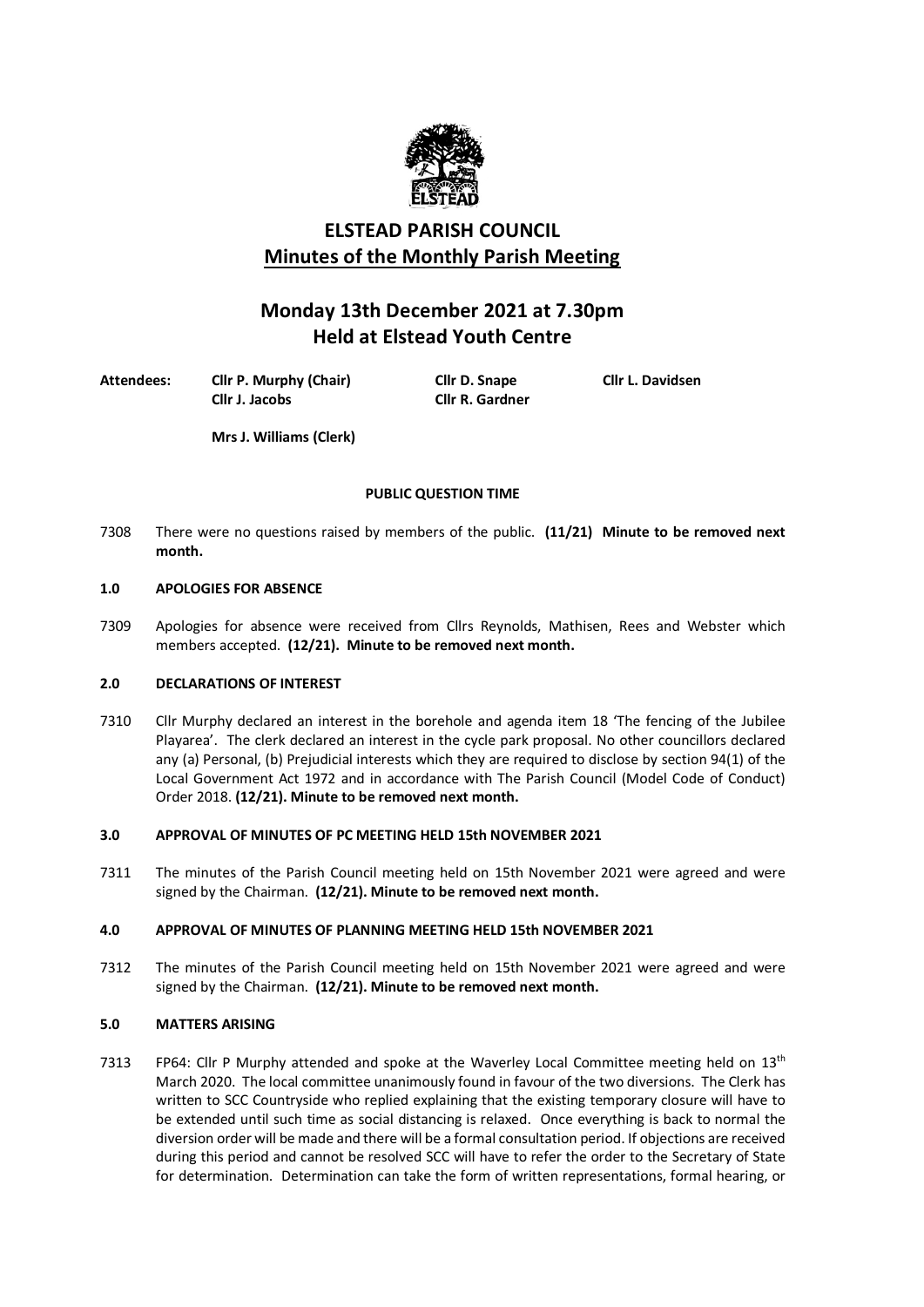a Public Inquiry. If there are no sustained objections, SCC can confirm the order and the footpath will have been legally diverted (although works may have to carried out to make the new route suitable for the public). Cllr Mathisen suggested that the EA had neglected to clear tree debris and Cllr Murphy added that another tree had caused scouring to the bank. It was noted that there has been a further extension to the temporary closure notice (May 2021). The clerk received an update from SCC for the June meeting advising that SCC have been unable to make new orders during the first lockdown as libraries / council offices etc. were closed meaning that they were unable to advertise and display the orders correctly. SCC have found ways around that now, but we have been extremely busy as well as short staffed but SCC expect to start work on this within the next two weeks. The clerk has followed this matter up as there has been no progress. SCC have responded advising that they have been very short staffed and explained that they need to go out on site to see if the banks have deteriorated further over the last few months as this would affect their plans. SCC have confirmed their availability to meet on site on 22.12.2021. Cllrs Murphy, Reynolds and the clerk to attend. **(12/21)**.

- 6314 Website Admin: The clerk to ask Mrs Davidsen if she can provide Cllr Reynolds with a virtual online training session. **(07/20)**
- 7175 Chevrons by Elstead Bridge: the clerk noted that chevrons have been adhered to Elstead bridge rather than the large chevron sign being replaced. There is a partially damaged pole in front of Withybridge House where the former chevron has been located. The clerk has advised SCC and asked for it to be removed and/or the chevron sign to be replaced. SCC have advised it is still on the list but no due date has been confirmed. **(10/21).**
- 7314 Village Green and Church Green Lease: The Heads of Terms as well as the maps of the area were circulated to councillors who agreed that the PC should proceed and renew its lease of these two areas. WBC legal department forwarded a new lease for the PC to consider. The revised lease would impose obligations on the Parish Council and not on WBC and for that reason the PC agreed it was not prepared to agree to these terms. Councillors agreed that the best course of action would be for WBC to transfer the title of the land to the PC and this is in line with WBC's policy of transferring assets. After a significant delay WBC Executives have confirmed that the land transfer may proceed and this is currently with WBC legal department. Cllrs noted that an article was recently in the Farnham Herald announcing that WBC were to transfer the land to Elstead PC for £1. WBC have advised that the matter is still with their legal team at the moment. **(12/21)**.
- 7244 The Thursley Road Rec does not appear to be registered. Wellers Hedley, lawyers for Elstead PC have drafted the registration application and the clerk and Cllr Murphy have both signed Statements of Truth which have been returned to Wellers Hedleys. Wellers Hedleys have advised that the process of registering might take between two to six months. Wellers hedleys have confirmed that the application has been registered and no adverse comments have been submitted so it is a question of waiting for it to go through. There has no update of progress for the November meeting. **(11/21).**
- 7245 FP61: The Clerk, Mrs Davidsen, Cllrs J and D Else and Cllr Harmer met on site with Mr R. Cooper (RC) SCC and discussed the safety concerns about the proposed route and the fact that this was a circuitous route to the centre of the village. An alternative suggestion of upgrading FP61 was discussed and agreed. Cllr Murphy noted that he had established that Thakeham have contributed £25k towards the upgrade cost of FP61. The route is 340m in length. Essex CC estimate that 340m of resurfacing would cost £153k. As a point of comparison the clerk ascertained that the resurfacing work outside the Spar cost £18k. Cllr Murphy noted that there are 2 x poles and 1 x fire hydrant along FP61 which would need to be moved at extra cost. Cllr Murphy to share with Cllr Harmer and the Head of Internal Audit at SCC. The clerk and Cllr Murphy followed up progress on this matter. They were advised that the WMP part will be completed imminently but the section beyond the wooden bridge cannot be done at the moment as the owner is not in agreement. This is very unfortunate as this was one of the planning conditions that was discharged. Cllr Harmer noted that the land owner is not allowed to stop this process and Cllr Harmer agreed to refer this matter to the legal officer for this area. SCC to negotiate the surface material with the landowner. Cllr Murphy has requested a copy of the bill of quantities for the cost of the footpath. Due to staff shortage there has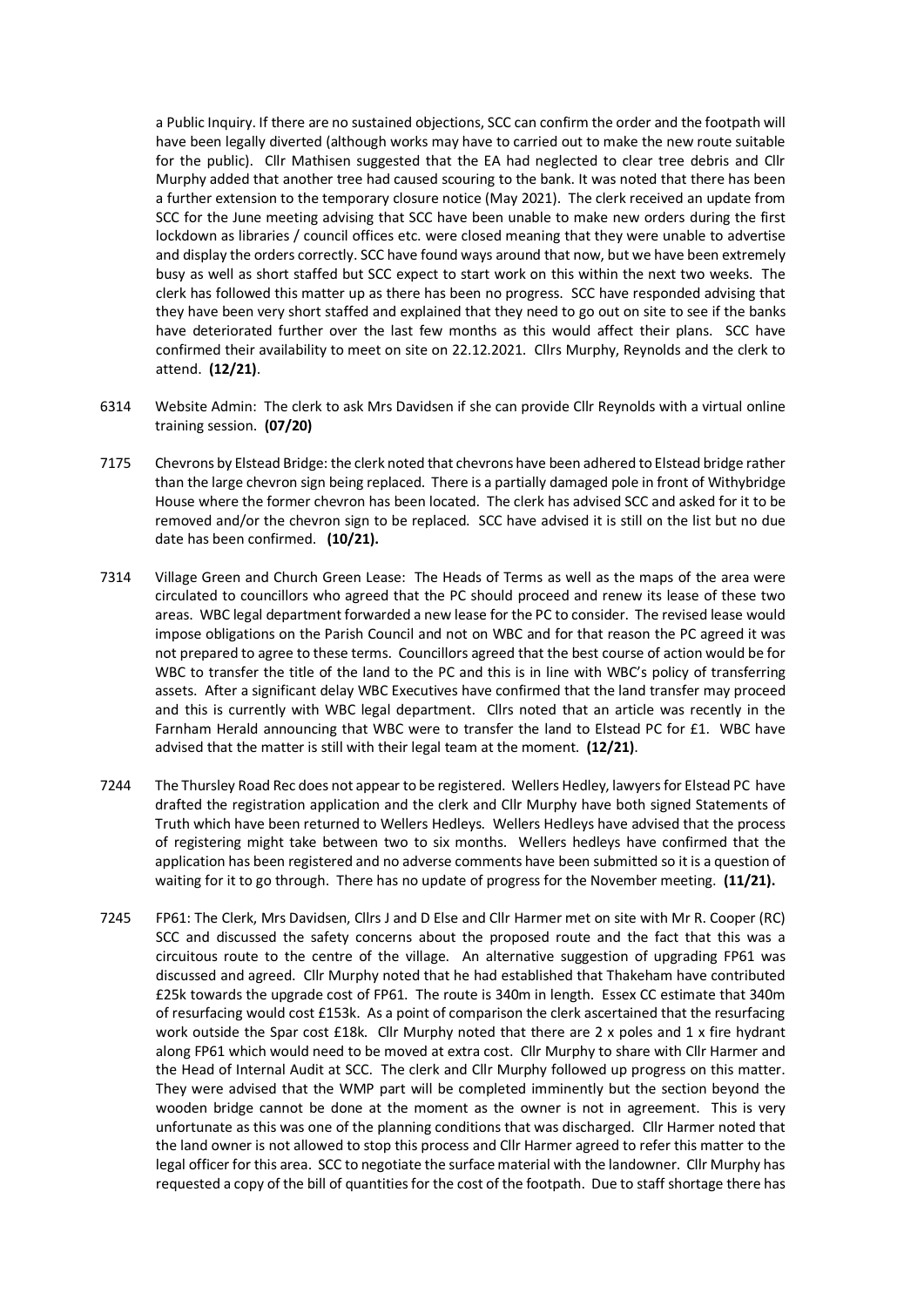been no further progress which is disappointing given that WMP is almost fully occupied and that the money for the scheme has been paid. There had been no progress to report at the November meeting. **(11/21).** 

- 7246 Bus route outside Water meadow Place: RC (SCC) had sent prospective plans of where the bus stop would stop outside of Water meadow Place. Cllr Davidsen, Mrs Davidsen and the clerk visited the site as they were concerned about the proposed location of the bus stop as passengers travel from Shackleford towards the triangle. The proposed location would mean that passengers would need to wait on, or alight onto a narrow verge (as there is no pavement on that side) with a steep drop behind it. This was of particular concern for children coming home on the school bus. Alternative drop off points at either end of Water Meadow place were proposed as being safer alternatives. The clerk has responded to RC on these points and has responded again following a follow up email from RC. The clerk has contacted RC for an update prior to the May meeting and he has responded explaining that the SCC Passenger Transport team have looked into the feasibility of this but advised that as the roads in the development itself are unadopted and not built to facilitate passage of a conventional bus, it will not be feasible to locate the bus services within the site. SCC will therefore need to progress with the provision of a pair of formal bus stops on Shackleford Road, as per the original S106 agreement. RC from SCC had responded to the clerks email to advise that there had been no progress on this point and proposed a site meeting. Cllr Davidsen to advise the clerk of his availability. **(12/21)**.
- 7315 BW69 remedial repairs: After several years of promising the improvement, work finally started on this in September 2021 and is progressing well. Cllr Mathisen noted that further north of this area being improved is very wet and Cllr Murphy explained that until Sandford Brook was cleared out this would not improve. Works are now complete. **(12/21). Minute to be removed next month.**
- 6800 The clerk advised that the quarterly playground report was circulated prior to the meeting. There is nothing to report of high risk. The clerk highlighted the point raised about the grass matting and it was agreed that RK would uplift, clean and resettle the tiles. **(03/21).**
- 7316 Springfield flooding: Cllrs Murphy, Mathisen and Rees met with Ian Fowler (IF, SCC), Cllr Harmer, the clerk and a resident in June 2020 to discuss the flooding issue associated with Springfield which impacts Orchard Close and some properties along the Milford Road. The PC wrote a letter to those residents who are affected explaining that SCC would like to send a camera to explore the pipework with a view to resolving the problem. The clerk sent a list of houses who have confirmed that SCC may inspect the pipework on their land to IF who has advised that he requires confirmation that if necessary SCC can dig up the garden to enable SCC to investigate further as and when required. A meeting was held on March 16th 2021 and SCC have advised that funding has been allocated for drainage works in the Springfield area so the PC is optimistic that a solution to this problem will be found. The inspection work has identified some blockages in the pipe and residents have been written to asking for permission for SCC to dig up their garden to carry out further investigative work. WBC have advised that the contactor will carry out investigative work from 17<sup>th</sup>-21<sup>st</sup> January 2022. The clerk to notify residents. **(12/21).**
- 7317 Biffa PC Contract: The clerk advised that Biffa are emptying the PC owned bins but they have not invoiced the PC for this work since they took over from Veolia in Autumn 2019. The clerk has chased this on a number of occasions but Biffa advised that they are too busy and not in a position to raise a new contract but will continue to empty the Parish Councils' bins. Since the installation of the new height restrictor barrier Biffa have refused to empty the bins at Burford Lodge Rec. the clerk met with the team on site but it was a very unsatisfactory meeting and Biffa were aggressive and not willing to compromise. It was agreed that the clerk would seek a quote for the Burford Lodge Rec bins to be emptied by a separate contractor and the other 4 bins would be kept under Biffa as it was likely that they would still empty them even if they were not on their rota. The clerk has engaged a new contractor to empty the bins at Burford Lodge Rec. There have been no issues with the new contractor and it appears to be working well. **(12/21).**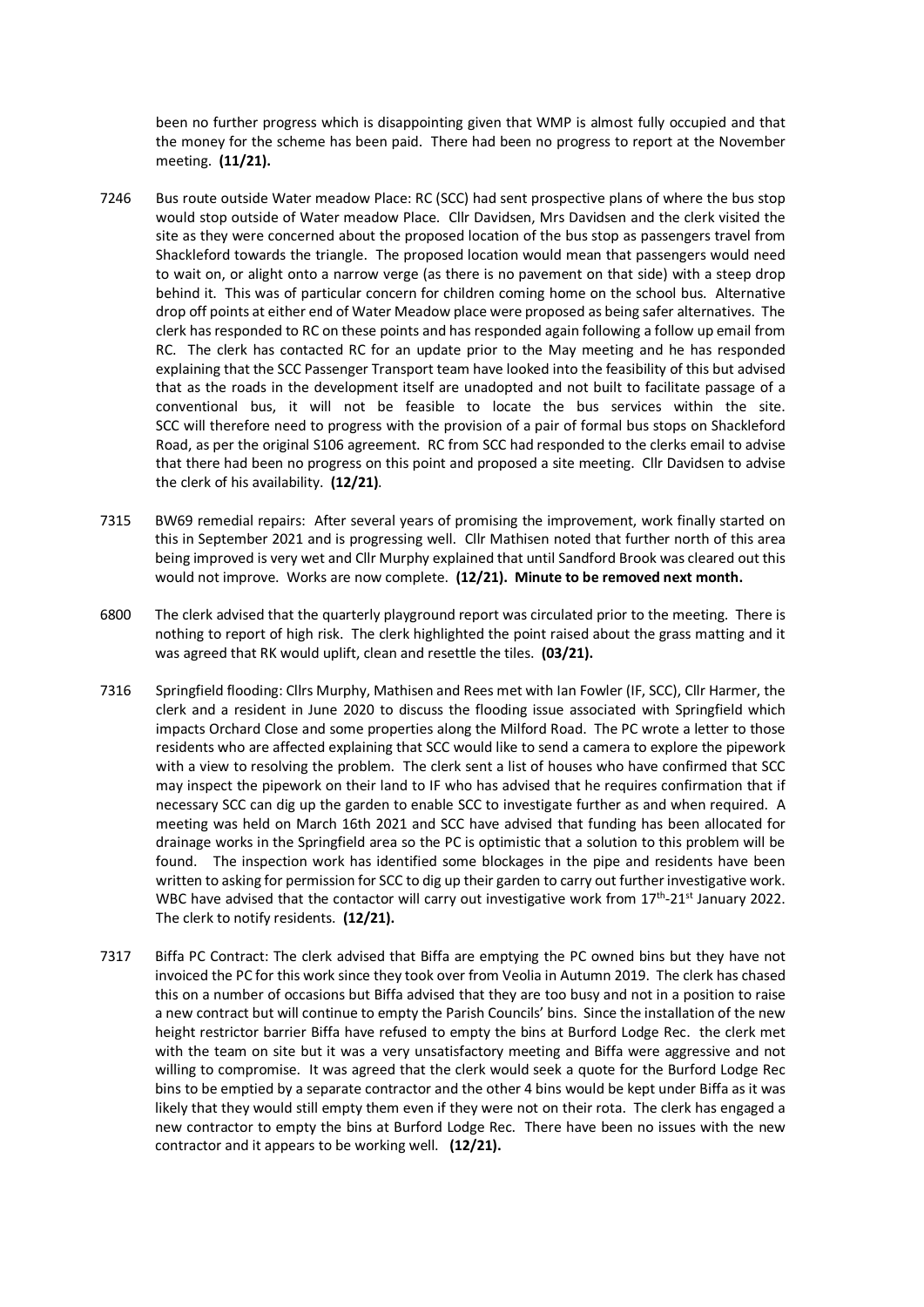- 7318 The Clerk noted that £18,600 had been moved from the deposit account into the current account as the deposit account was being used for POR donations. The clerk tried to open the account with Shawbrook but was advised that it was not possible. The clerk shared interest rate details will councillors. It was agreed that the 32 notice account with Lloyds offered the best interest rate. The clerk has opened up the account and POR monies have been transferred to that account in order that the deposit account can hold ERM of which £15,000 has been transferred as agreed. **(12/21) Minute to be removed next month.**
- 7319 Cllrs Murphy and Mathisen had attended a site meeting with representatives from Landmarc and the MOD. Landmarc advised that they cannot do any clearance work without input from Natural England (NE) and the Environment Agency (EA). NE accept that water levels are raised and have agreed to a site visit. MoD advised that they are prepared to undertake the work with the authority of NE and EA but are concerned about the effect this may cause further down the stream. Cllr Murphy has pushed both parties to meet with him and Cllr Mathisen on site however NE and EA are not allowed to do this until covid restrictions ease. Cllr Murphy noted that the water level on the common had risen by two feet due to the congestion in Sandford Brook and that this was now a priority as people are having to divert off the track onto the heath which is causing significant damage to an area which has an SSSI designation. The site meeting arranged for 30.9.2021 was cancelled and Cllrs Mathisen and Murphy are waiting for a paper to be circulated by MoD with recommendations for action. NE felt that the blockage is further down and not on Elstead Common and that it doesn't matter if water levels rise at Pudmore Pond however councillors disagreed with this statement. Cllr Murphy to write to Natural England to urge them to agree to the urgent completion of the works. Cllr Murphy reported that there had been no progress despite sending several letters on this matter. MoD are prepared to do the work however NE have yet to respond. If there is no response Cllr Murphy will write to JH on this matter. MoD have advised that they do not intend to take any action regarding Sandford Brook even though it is higher than it should be. MoD have stated that they believe it is SCC's responsibility. Cllr Murphy has written to HG (SCC) on this matter. Cllr Murphy to ask RK to quote on unblocking the culvert as it is adjacent to a bridleway and there is a duty of care and responsibility to deal with any clear and present dangers. **(12/21).**
- 7126 Cllr Jacobs noted that a number of delivery drivers were being sent down the track opposite the moat as a result of their sat nav. Cllr Jacobs contacted Cllr Harmer who was unable to find a sat nav contact at SCC but who advised he would try again. Cllr Harmer to discuss with Hannah Guttridge whether a footpath sign can be can be secured at the Thursley Road end of the footpath. The clerk advised that the fly tipping has been removed. The clerk contacted HG to ask if barriers could be installed and Cllr Jacobs advised that she did not believe that anyone had vehicular rights along this footpath. HG advised that SCC were short staffed but would contact the landowner at some stage in the future. Cllr Jacobs that she had encountered another vehicle on the footpath. Cllr Davidsen to report this on google maps. It was noted that vehicles were using this and that perhaps it might not be possible to install barriers. **(09/21).**
- 7057 Cllr Gardner advised that the majority of Hookley Lane had now been cleaned. The clerk contacted WBC to ask for a road cleaning schedule however WBC have explained that this cannot be shared. The clerk has contacted the Head of Environment to ask why this is the case and has followed this up with Richard Homewood on several occasions. **(07/21).**
- 7320 Elstead-Milford Cycle Route: Work has been completed on this project. HG (SCC) advised that she was still in favour of finding a name for the route. The clerk to contact the Witley Clerk **(12/21)**
- 7321 LD noted that the potholes on the road leading to the DZ parking were worse than ever. Cllr Mathisen to feed back to the MoD. Cllr Mathisen advised that he had tried to contact MoD on a number of occasions to no avail and would try again after the June meeting. Cllr Mathisen advised that this had been discussed at the HUG meeting held in August but that no solution had been proposed. The potholes have been repaired by SCC who perceived them to be very dangerous. In future MoD must make the repairs. **(12/21) Minute to be removed next month.**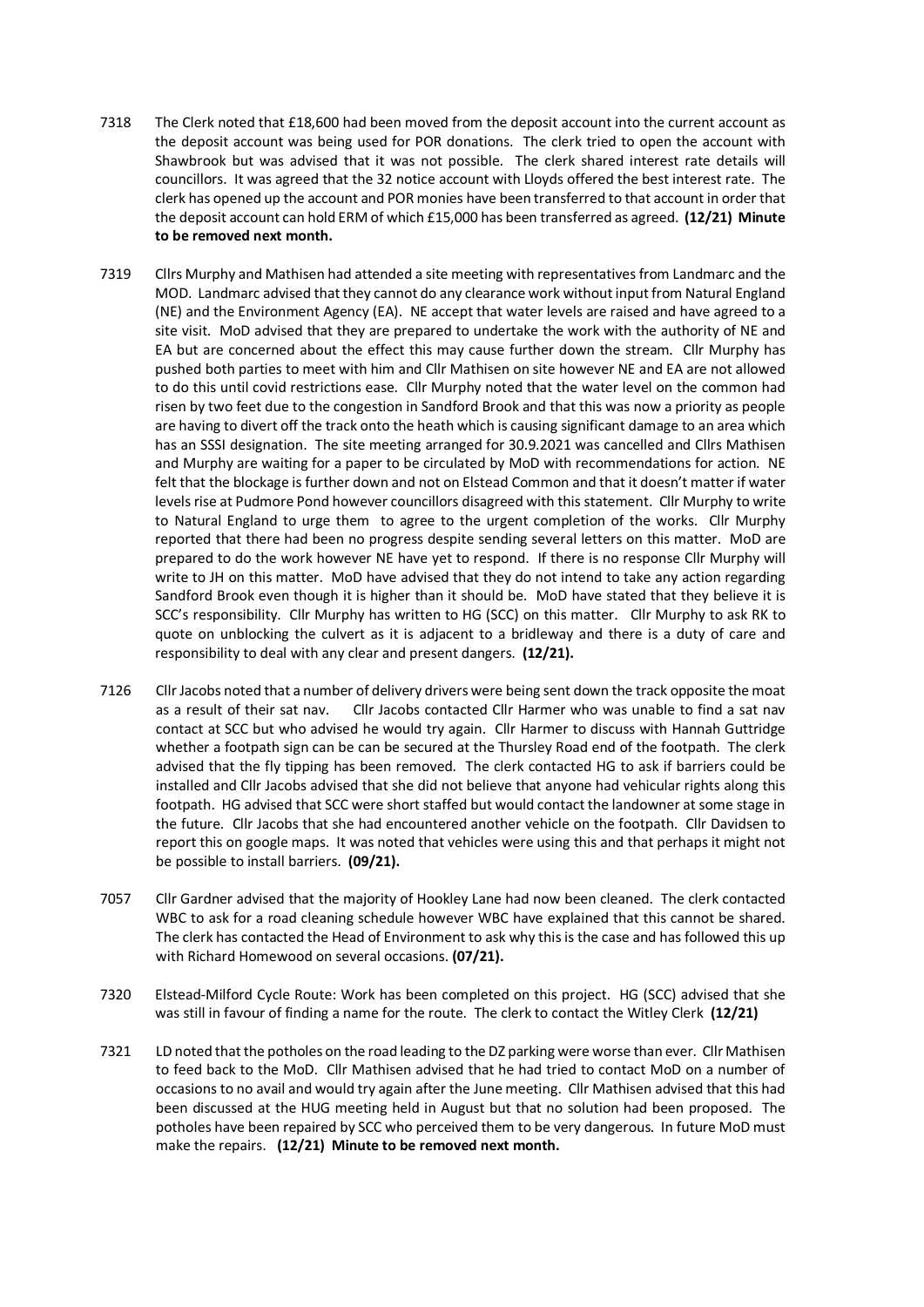- 7254 Cllr Webster proposed undertaking a survey of Elstead residents to determine a) if there are any covid related issues b) to understand the impact of covid from a social and employment perspective c) to understand what is important to Elstead residents and d) use the findings to provide areas for future follow ups. Cllr Webster advised that the survey would be undertaken face to face once all vulnerable groups had been vaccinated. Cllr Webster circulated a sample survey prior to the April meeting and feedback was given. It was agreed that the village would be divided into sections from which individuals could be chosen. Survey questions were circulated prior to the November meeting which cllrs approved. It was agreed that the survey would be run in January. Cllr Webster to put an article in The Elstead Village News for December and January issues. A Survey Monkey to be run in February and this will provide more information than the face to face survey. **(11/21).**
- 7322 Two residents asked whether a small section of the Backland Field could be given over to a mountain bike dirt track similar to S4P at Rodborough Common. At the moment there was nothing for teenagers to do in the village aside from organised sports (football/cricket/tennis). The residents noted that mountain bikes appeal to all ages and ability and was a sustainable form of exercise. At Rodborough Common all ages of people visit the track – people tend to do the runs several times and don't just "hang around." The bike track would need a relatively small section of land allowing for the majority of the field to still be rented out from which the Parish Council could still earn an annual income. Councillors were largely supportive of the idea in principal and asked that the residents do further research. It was noted that there would need to be a public consultation for those residents living locally. An access route could be created through the bottom of Burford Lodge Rec. **(04/21)**. **Minute to be removed next month as covered under agenda item 12.**
- 7256 Woolfords Lane Cemetery door frames are rotten and need replacing / repairing. The clerk asked councillors what colour they would like the doors to be and it was agreed that they would be white. Doors to be painted in the Spring now. **(11/21).**
- 6887 EER Update: The EER committee is continuing to meet monthly however it is very quiet in terms of client need and volunteers. The name of the sub group has been changed to Elstead Community Response (to fall under the overall umbrella of EER). The ECR contains to remain active although in the past month there has been only one request for help. **(04/21)**
- 7257 EER plan: Cllrs Rees and Snape met with WBC regarding the EER plan on 19<sup>th</sup> February 2021. Cllr Snape noted that the meeting had been very helpful as it provided a good framework and will allow the EER to signpost rather than duplicate efforts. The EER will focus on helping in four key areas: pandemic, utility outage, fire and flood. It was agreed the current plan will note that it is "under review". Cllr Snape has put forward an EER plan to simplify what is already there. Cllr Rees to prepare a short note updating the status of the plan. **(11/21).**
- 6271 Environmental PIC: The clerk advised that there was c £700 left in environmental PIC monies. Councillors agreed to the proposal that the clerk should apply for this money to be used for information boards at The Moat car park. **(06/20).**
- 7323 A member of the public raised the issue that more recreational facilities were required for women and asked if the PC consider this. Cllr Murphy advised that a netball court typically cost £50k and that recreational facilities were generally more successful when there was a specific club involved who would manage the on-going maintenance of the facilities. The costs of such a scheme were discussed with suggestions that it could be funded via CIL however it was further noted that any schemes needed to demonstrate an element of match funding. Cllrs discussed this at the July meeting and concluded that they were very receptive to providing more sporting facilities but that they required a proposal from a club or group. Cllr Snape noted that there was further space at The Quillets for something to be included there. Due to space the PC had not as of yet been able to include sporting facilities in an EVN article. **(12/21).**
- 7324 Borehole project: The borehole has been drilled to a depth of 50m with water being found at 5m. Flow has been tested and runs at a rate of 100 litres per minute. An application to the SCC Big Fund was submitted in March and the application is now on "step 2" which requires comments of support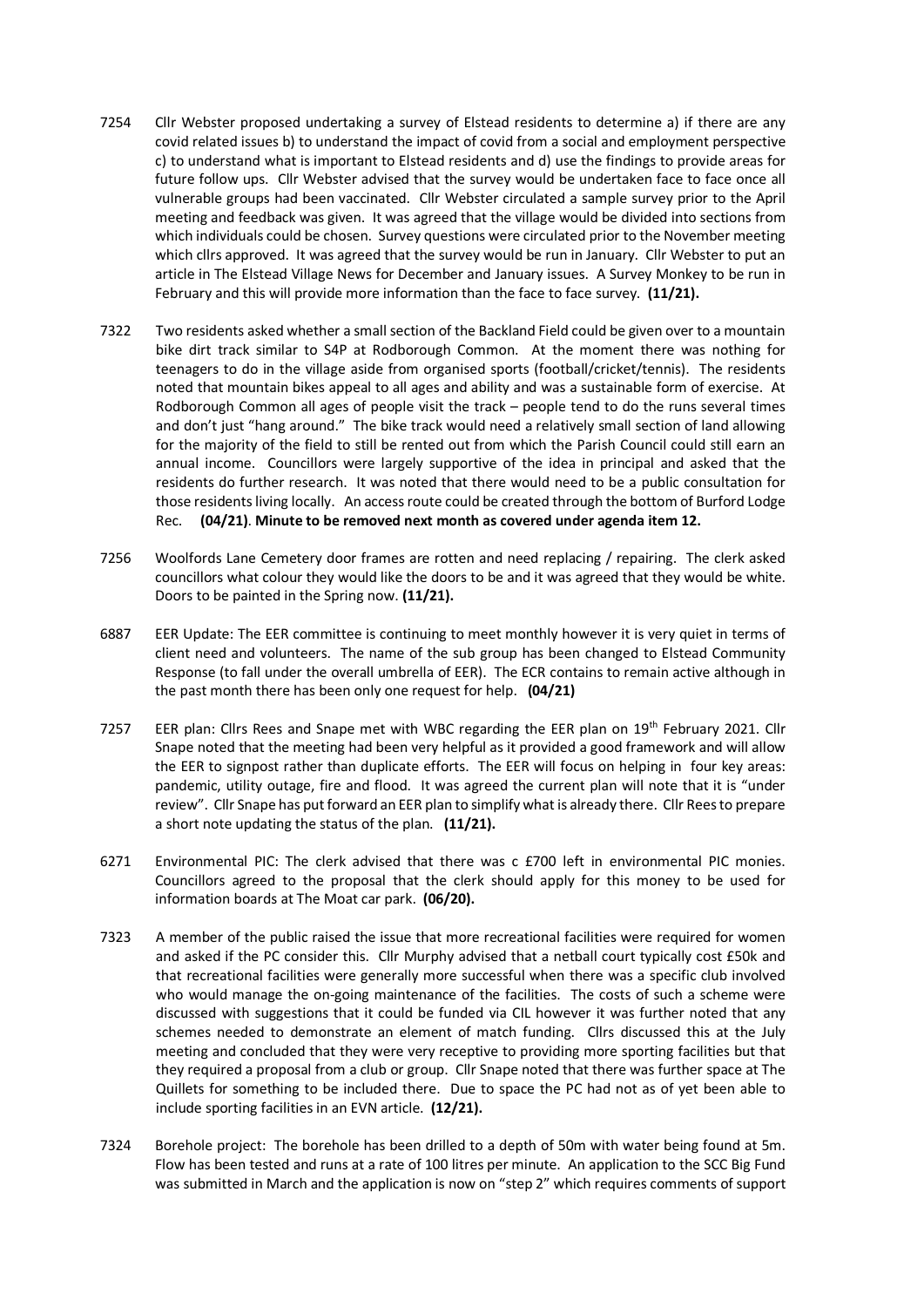on the application. There has been no further update from SCC regarding the Big Fund Application. **(12/21).**

- 6950 Backland Field: The sharks and Elstead FC noted that there were also interested in adding two pitches onto the Backland Field and were working on a business case and looking at different options. Cllr Murphy noted that Burford Lodge rec would accommodate a further football pitch so questioned whether this space was required. Cllr Snape noted concern for residents and Cllr Davidsen highlighted that the surrounding woodland was full of wildlife which needed preserving and other comments included the need to preserve the green gap in line with the emerging NHP. Councillors were minded that the storage facilities on Burford Lodge rec should be resolved as a priority and asked that both groups come forward with a business plan and proposal. **(05/21).**
- 7325 Clock on the green: a replacement clock has arrived however it needs to be mains run. The clerk to meet with DJK to obtain a quotation for the works. **(12/21).**
- 7326 Preserve Our Reserve: A working party meeting was held on 16<sup>th</sup> June. NE are minded to agree with the PC's suggestion that the link from BW504 to the reserve should be retained. Funding of £98k (WBC CIL), £55k (donations) and £150k NE are confirmed. NE have made progress and a planning application has been submitted to enable to restoration work to commence. Not all of the boardwalk will be replaced like for like – some areas be constructed as raised banks. Work is expected to now start in January 2022. The planning application is still progressing through the system. The estimated cost of the project has increased to £500,000. **(12/21).**
- 7327 WBC Grass cutting: complaints have been received by members of the public about the No Mow May grass cutting policy which has left many residential areas looking unkept as well as causing a threat of tics and injury through hidden sight lines. The clerk wrote to Cllr Townsend, copying Cllrs Elses about this policy enclosing photos and asking if the Portfolio Holder would like to visit the village and see for herself the mess of many of the village's residential areas. Cllr Townsend has twice cancelled meetings in Elstead – the clerk has contacted Cllr Townsend however she declined to respond to the clerks email. Cllr Mathisen noted that the newly created bund at Westbrook Hill looked in a dreadful condition. The clerk will seek a meeting with Cllr Townsend prior to spring to agree what areas get cut. **(12/21).**
- 7261 Official signage needs to be created to legally advertise the CCTV camera at Burford Lodge Rec. Councillors approved the cost of £264. The clerk to progress. **(011/21).**
- 7328 A notification has been received from SE Water advising of water mains work that will last 22 weeks. Cllrs Murphy, Snape, Mathisen, Harmer and the clerk attended a meeting with SE Water via zoom on 20<sup>th</sup> July where details of the works were shared. The clerk has included an update and advert from SE Water in the EVN. A meeting with SE Water, the PC and St James School was held on  $28<sup>th</sup>$ September 2021 and demonstrated to SE Water the affect of drop off / pick up plus residential parking in Thursley Road. SE Water noted that there would be three way traffic lights at Red House Lane and offered to provide leaflets for the school for residents as well as educational visits for pupils. The compound will remain at the Lex Farm end of the village until all the works are complete. The clerk shared photo of the SPAR delivery lorry at the green so that SE Water could take this into account with their planning. An update from SE Water was sent prior to the December meeting. Work beyond the village green was planned to start in January 2022. To date 800 metres of pipe have been laid. **(12/21).**
- 7107 Cllr Snape noted that some car parking was unacceptable around the village green. The clerk advised that Witley and Tilford have bye laws. The clerk to investigate. **(07/21).**
- 7329 An RTC at Gala Lane resulted in damage to the EVTC/PC sign. Significant debris was left over the road which the clerk arranged for RK to clear up. The clerk tried to recover the cost of the sign through the responsible vehicle's insurance however was told that the PC would not be eligible. Cllr Murphy noted that this was inaccurate and the clerk to follow up again. **(12/21).**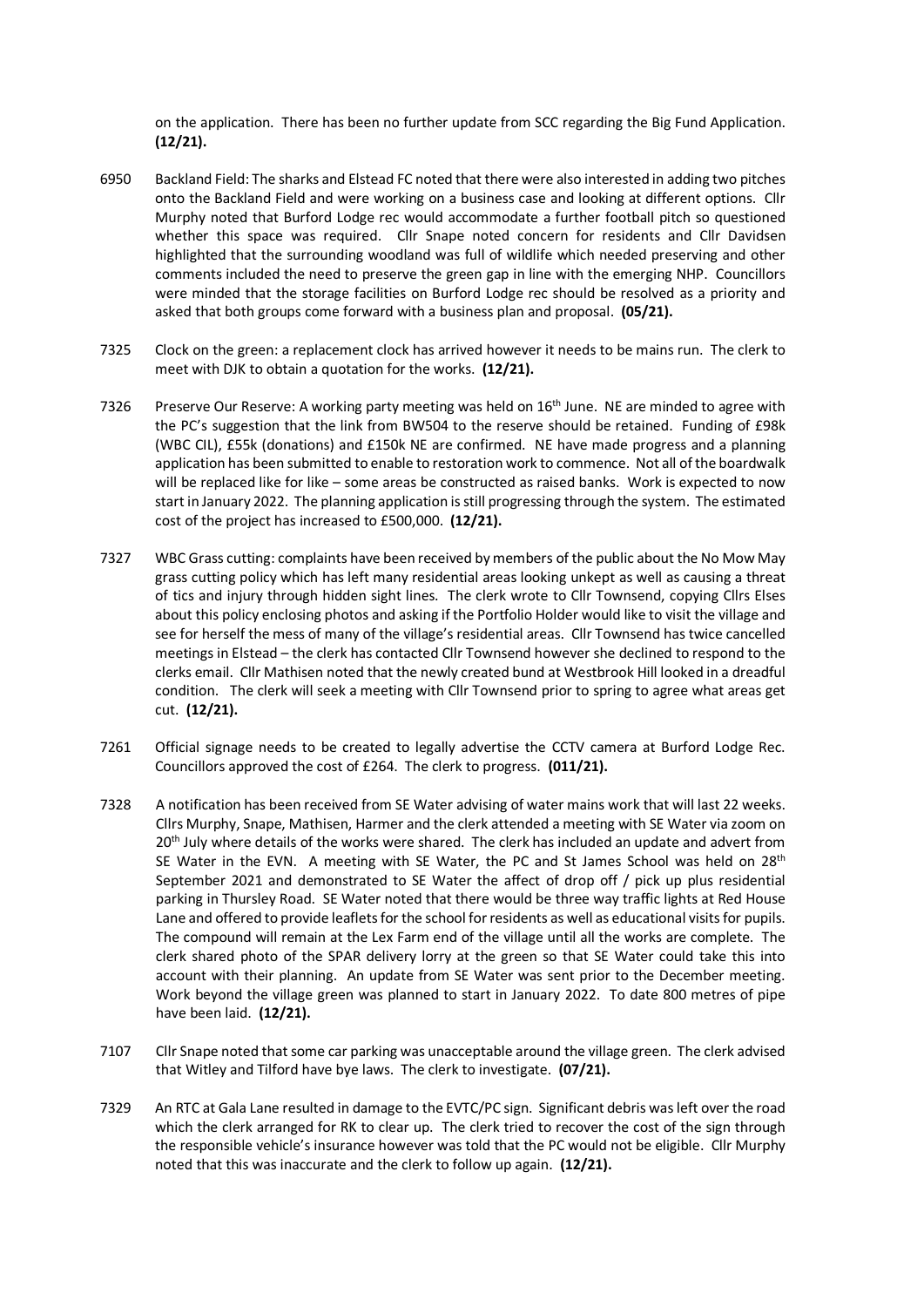- 7090 Boundary markers: councillors agreed that the clerk could install boundary markers on land at the Backland and cemetery to clarify ownership. **(07/21).**
- 7330 Milk and Moore have reported significant ASB. The clerk spoke to the police who asked Milk and Moore to report the issues directly via 101. There have been no further reports of ASB **(12/21). Minute to be removed next month.**
- 7331 Concrete bases: RK has provide a quote of £500 to remove/bury the remaining concrete bases at Burford Lodge Rec. This will enable to the pitches to be reconfigured and will means that a further pitch can be added at the rec. The clerk forwarded the costs and Elstead FC have agreed that they will pay. The clerk to instruct RK that he can carry out the work. **(12/21).**
- 7263 Cycle Racks: the clerk had asked whether cllrs would agree to bicycle racks at Burford Lodge as a means of encouraging more people to cycle to the rec rather than driving. The PC has agreed to an 8 bike rack and the TRRT has agreed to a 4 bike rack. The clerk to circulate a preferred style, and then order. It was noted that the bike rack must incorporate mountain bike style tyres. The clerk to order. **(11/21).**
- 7332 A member of the public asked why the telephone box had still not been repainted as this had been long standing action. The clerk explained that BT had agreed to provide the paint foc and that the PC had agreed to fund the painting however every time the clerk had contacted BT thy were about to start a new consultation over the continuation of the telephone and therefore would not commit to sending paint until the future of the phone box had been determined. Councillors agreed with the resident that the appearance of the phone box was unsightly. The clerk was informed by BT that there was to be a further consultation and as such no paint work could be carried out on the phone box until the consultation was determined. BT explained that they were minded to remove the phone box at Broomfield. Councillors stated that there should be one public phone box in the village. **(12/21).**
- 7333 Costs for the repairs to the spire net and spika podium were approved and the spika podium was confirmed as being free of charge. Kompan have advised that the repairs will happen on  $23<sup>rd</sup>$ November 2021 however this was delayed due to parts going missing. Kompan did arrive to do the works at the beginning of December but an incorrect piece was delivered. The clerk to follow up when the works will be completed.. **(12/21)**.
- 7334 The clerk reminded councillors of the tree canopy initiative whereby every parish was being given 11 trees to celebrate the Queen's Platinum anniversary. The clerk advised of another initiative where each parish had 100 or so trees. The clerk advised SCC that Elstead would have three trees. There are a number of species but parishes cannot ask for specific species. Trees will be delivered by February. **(12/21).**
- 7335 Residents organising this met on 12.10.2021. Openreach has proposed a scheme which would cover 70% of the village and the group need to get half of 70% to sign up in order for it to be viable. Flyers urging residents to sign up have been posted through all doors. The working party have spoken to other service providers to see if it is possible to get a more rapid deal. WBC have advised that they cannot liaise with their tenants over the scheme. The working party to follow this matter up with WBC as it effects c 8% of properties. **(12/21).**
- 7305 Cllr Rees reported that a wooden post had been knocked down by Orchard Close. The clerk to report. **(11/21).**
- 7336 Cllr Davidsen noted that the 'closed' signs had been left up beyond the MoD training exercise leading to complaints from residents. Cllr Mathisen contacted MoD on this point. **(12/21). Minute to be removed next month.**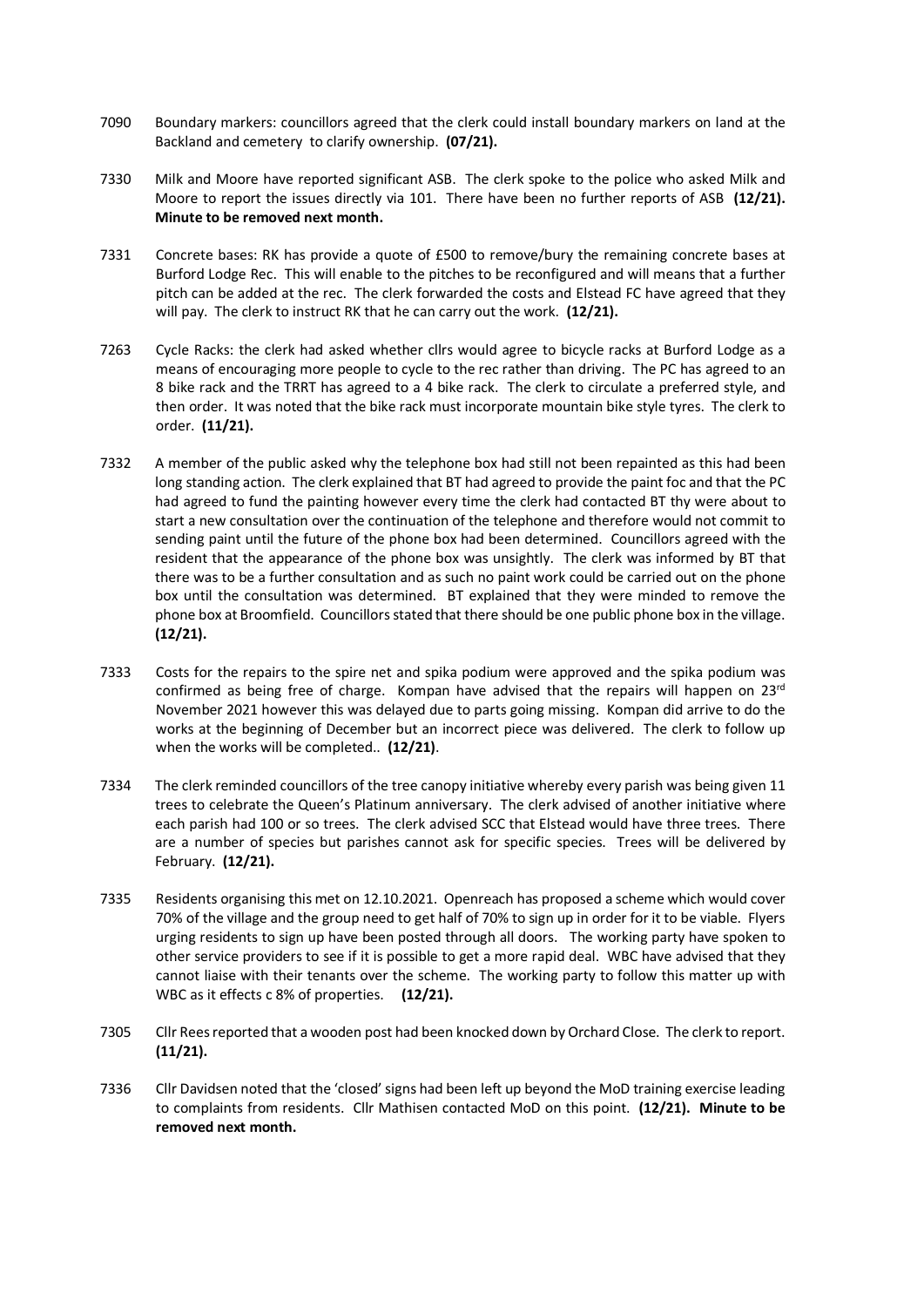- 7285 Thursley PC have submitted a statement of support for the planning application for the reinstatement of the boardwalk. It was agreed that Elstead would submit a comment and also understand why it was not included within the consultation process. **(11/21).**
- 7294 A claim had been received for damage to a vehicle on PC land that the clerk strongly refuted. The insurance company are liaising with the claimant's insurance company on the PC's behalf. **(11/21).**
- 7299 The clerk noted that the drain near Staceys farm Road as blocked and this had perhaps added to the road flooding across the Thursley Road a few weeks earlier. The clerk to report. **(11/21).**
- 7300 It was noted that water was still leaking down Seale Road. The clerk to report to SCC. **(11/21).**

## **7.0 REPORT FOLLOWING MEETING WITH DEVELOPER HELD 23rd NOVEMBER 2021**

7337 The clerk had circulated a summary of the meeting with a possible developer for Sunray Farm. The scheme is for a 43 dwellings plus a business hub and would be ready to submit in 2022. **(12/21). Minute to be removed next month.**

#### **8.0 REPORT FOLLOWING WESTERN VILLAGES MEETING HELD 2nd DECEMBER 2021**

7338 It was advised that the lengthsmen scheme would continue. Cllr Murphy had rasied the issue of verges not being cut which then reduced the carriageway and in some instances a mother with a pushchair had cut the verge in order that she could pass along the pavement. There was no solution for this as SCC lack finances to undertake this work. There was no further update on wen the Thursley Road would be resurfaced. Cllr Harmer to forward the clerk a copy of the letter that was written to SE Water head office. **(12/21).**

#### **9.0 WBC UPDATE**

- 7339 There was no December update from WBC. **(12/21). Minute to be removed next month.**
- 7269 WBC had a presentation from SWT on their biodiversity policy. Cllr Murphy forwarded comments but in response SWT advised that the policy had been written. Cllr Murphy took this up with DO who explained that the policy had not been completed. It was noted that there are a huge number of landowners Mod and NE for example who have not been included in the policy. JE noted that she would try and raise this matter at an O&S meeting. **(11/21).**

#### **10.0 SCC UPDATE**

- 6004 Cllr Mathisen raised the issue of Fulbrook Lane the side of the road near to Thundry Farm needs improvement. **(02/20)**
- 7340 The PC was reminded to submit councillor allocations by January. Cllr Harmer advised that there was only a small amount of money left and it was agreed that the PC would make an application at the start of the new financial year to cover the Jubilee rec fencing project. **(12/21). Minute to be removed next month.**
- 7341 SCC are seeking ideas of routes that can be made into cycle ways to connect towns and villages within Waverley to minimise the need for cyclist to use the roads which are narrow and dangerous. SCC would like to connect Haslemere with Farnham and Milford to Farnham. Cllr Jacobs to ask a contact and will report back. Another idea was Westbrook to Stockbridge via BW73a. The clerk to ask NL (SCC) if he would wish to meet with cllrs. It was questioned whether NL could speak to MoD and ask them to clear their ditches as it is the localised flooding and mud accumulation which is detrimental to cycling over the common. **(12/21)**.

#### **11.0 NEIGHBOURHOOD PLAN UPDATE**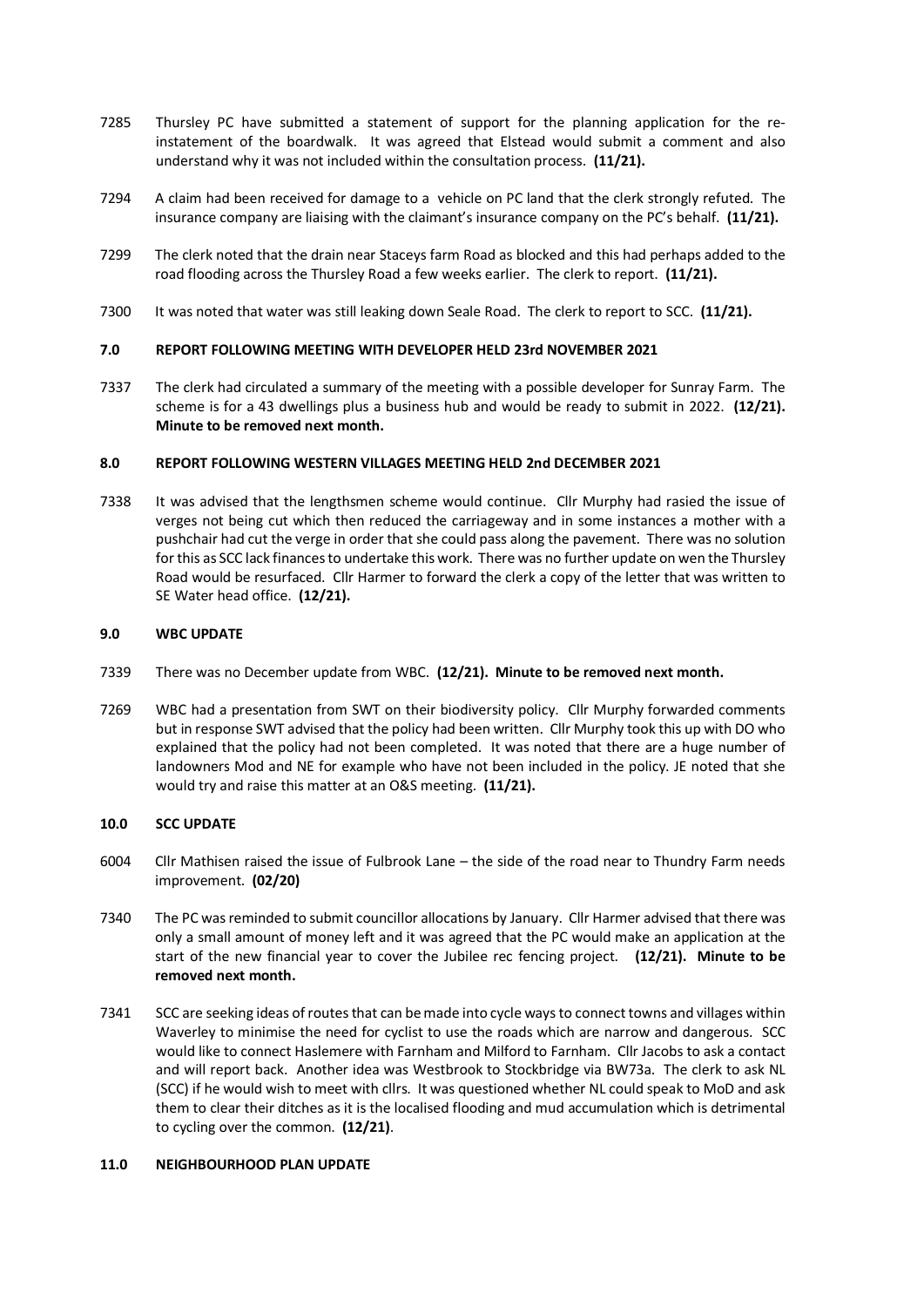- 7273 Regulation 15: NHP Regulation 15 has finally been submitted and the regulation 16 process has begun. The consultation will run until 10<sup>th</sup> December 2021. (11/21).
- 7274 Village Design Statement (VDS): Cllr Jacobs chaired a meeting on 30.11.2020 at which it was agreed that the VDS just needed basic refreshing and updating and would benefit from photographs. Two meetings were held in January and one in February at which the whole revised copy was reviewed. Photographs are in the process of being taken and the revised copy to be proof read. Work on the VDS will be picked up again and a meeting is scheduled for 22.11.2021. **(11/21).**
- 7342 Co-working space: a meeting was held to discuss what councillors thought should be included in a co-working space. Cllr Murphy drafted a document based on these attributes and circulated it before this meeting. Councillors supported the document and it was discussed at the meeting with developers on 23<sup>rd</sup> November 2021. The developers questioned the size and whether the PC would consider having dwellings above / below the hub. **(12/21).**
- 7343 Possible developers for one of the sites in Elstead have requested to meet with the Parish Council. It was agreed from past experience that it would be better to meet with them at the initial stages of the plan. Cllrs Murphy, Mathisen and the clerk to meet with the developer on 23rd November 2021. **(11/21). Minute to be removed next month as covered under agenda item 7.**

## **12.0 OUR ELSTEAD UPDATE (OE)**

- 6012 Village Wide Fete: Discussions have been held and the current theme idea is a 'carrot festival' which would tap into Elstead's past as an important carrot producer. **(02/20).**
- 7343 Village sign: Planning permission for the village sign to be sought and the clerk advised that if the village green had not been transferred to the PC, the PC would need to seek approval from WBC to install the sign. The clerk advised that the contract had been signed and the deposit sent to the blacksmith. A full size dummy of the sign due on 24th May. It was agreed that a plaque would be made accrediting the sign to the Billmeir Trust. Cllr Mathisen has followed up with the contractor for an estimated conclusion date for the sign. It was agreed that a plaque should be placed on the village sign thanking the Billmeir Trust. The clerk wrote to Billmeir Trustees but had not heard back. The clerk has finally received confirmation from WBC that planning permission is not required for the sign. The clerk has arranged a meeting with AS (SCC) and JM to agree the right location for the sign. **(12/21).**
- 7147 Electrical supply to the green: Cllr Mathisen has liaised with SSEN and advised that there is an electricity supply to the green. The clerk applied for Members Allocation Grant and was successful in receiving £1,200 towards the project – thanks were given to Cllr Harmer. The clerk is seeking approval from WBC to site the termination point. Cllr Rees noted that this must be secured to prevent unlawful electricity usage. Cllr Mathisen met with DJK who have proposed a solution – an underground power box in the middle of the green. Cllr Mathisen advised that the cost was £4.3k. It was agreed that this would be considered during the budget meeting for 2022/23. (**09/21).**
- 7344 Christmas Tree: The Christmas tree switch on event was well attended and thanks were given to the scouts and WI for supporting the event as well as the OE team. Blakemore kindly donated £200 to cover the refreshment costs. A collection was arranged for HiE and £320 was raised. **(12/21). Minute to be removed next month.**

## **13.0 ELSTEAD VILLAGE ROAD SAFETY**

7279 Road safety outside St James Primary School: The clerk had circulated some draft notes from Cllr Snape (which were also supported by Cllr Else who is a governor at the school as well as a Ward Councillor) prior to the meeting. Councillors supported the draft and Cllr Harmer to write to Adrian Selby (SCC Highways) asking for his advice. Following the preliminary EVRS meeting the clerk spoke to Mrs Elliott who said she would be pleased for the school to be involved in any schemes. The clerk to contact WBC/SCC to get clarity on how the school can be involved with speed watch etc. **(11/21).**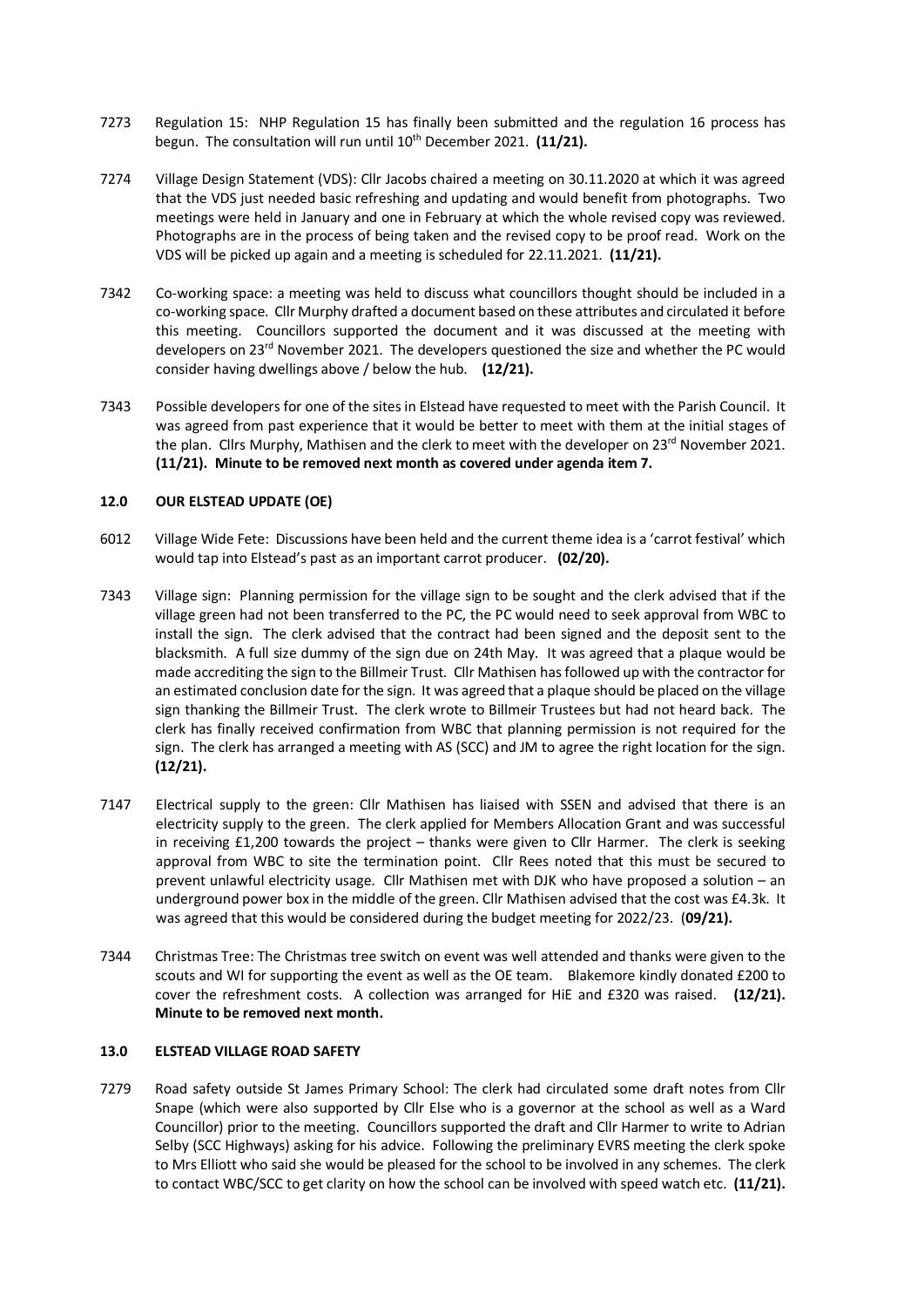- 7150 Thursley Road improvements: The section from The Bel and Dragon to the Sandford Villas has been completed. It was noted that the section from Sandford Villas to the centre of the village green requires the most work. Cllr Murphy noted that the PC had already received notification that this section was to be resurfaced and then nothing has happened. The clerk found a copy of the notice which she shared with Cllr Harmer. Cllr Harmer discussed this with SCC colleagues and investigative work to be undertaken when machinery is available – Clr Harmer explained that there was no date advised as of yet. **(09/21).**
- 7281 Speeding: The clerk advised that she had received a number of complaints regarding speeding through the village and the inefficacy of the VAS. Cllr Davidsen agreed that there was an on-going problem of motorists ignoring the VAS. The Clerk discussed this with Sam Adcock, the new Borough Inspector. Sam Adcock noted that it would be better if residents could form a community speed watch volunteer group however the clerk had explained that she felt it was unfair to put this onus on residents and no one would be able to do this under covid restrictions. The clerk to follow up meeting attendance and speed enforcement with PC Farmer. PH (SCC) has contacted SCC to forward speedwatch information to the clerk following a meeting on 15.6.2021. It was thought that ANPR style signs would be more likely to deter speeding. Speedwatch to be deferred until spring as a result of the SE Water works. The clerk to contact WBC/SCC to get clarity on how the school can be involved with speed watch etc. **(11/21).**
- 7345 VAS: The VAS on the directional finger post on church green has been changed by PH (SCC) and now triggers at the correct speed. 2 x speed monitoring to be undertaken at Fir Mead and Church Green VAS locations – PH to arrange. The cost of £1000 to install a metal pole and sign via Katy Poulsam was considered too costly and so it was agreed that the PC would just install the metal post adjacent to the Jubilee rec and forgo the site in front of Fir Mead. RK has advised that there is a problem with the battery. The clerk to ask Manbat for a replacement battery. **(12/21)**
- 7283 BT land: Cllr Murphy contacted BT to see if it would be possible to lease the land but the contact said that it would not be suitable for the public to use the land. BT stated that it has no plans to do anything with this space until 2027. Cllr Murphy has contacted BT again following a meeting with St James' Primary School who have stated that they would like to use this land for staff parking which the PC recognises will go some way to help improve the parking situation in front of the school. The contact at BT to forward this to the relevant departments for consideration. BT have now advised that they are sympathetic to the request but have ceased issuing licenses on their land as a result of covid. Cllr Murphy confirmed that Jeremy Hunt has written directly to the CEO of BT in support of this opportunity. Cllr Else has been progressing this matter with Mr Hunt. All logistical issues have been solved and BT's security team are due to visit the school w/c 22<sup>nd</sup> November to assess this for themselves. Should this be allowed 6-8 cars would be taken off the road. **(11/21)**
- 7346 Cllr Webster had circulated pictures of alterative deterrents. Cllr Webster to discuss at the meeting with AS in December. **(12/21).**

#### **14.0 BACKLAND FIELD BIKE TRACK PROPOSAL**

7347 In April 2021 two residents asked whether a small section of the Backland Field could be made over to a mountain bike dirt track similar to S4P at Rodborough Common. At the moment they felt that there was nothing for teenagers to do in the village aside from organised sports (football/cricket/tennis). A further two residents presented an idea for a bicycle track at the rear of the Backland Field at the December 2021 meeting. The proposal would see different jumps so that all abilities could be accommodated. The residents advised that the surface would be mud/sand/woodchip or in line with S4P and had possible contractors who would be able to do the work. Councillors were largely supportive of the idea in principal and asked that the residents do further research. Firstly an organisations would need to be set up to manage the facility – this would ensure that ongoing maintenance would happen as well as be able to cover insurance. It was noted that an organisation would also be able to apply for funding. Cllrs were also keen to understand how access could be managed. The residents were advised to come back with a further proposal. It was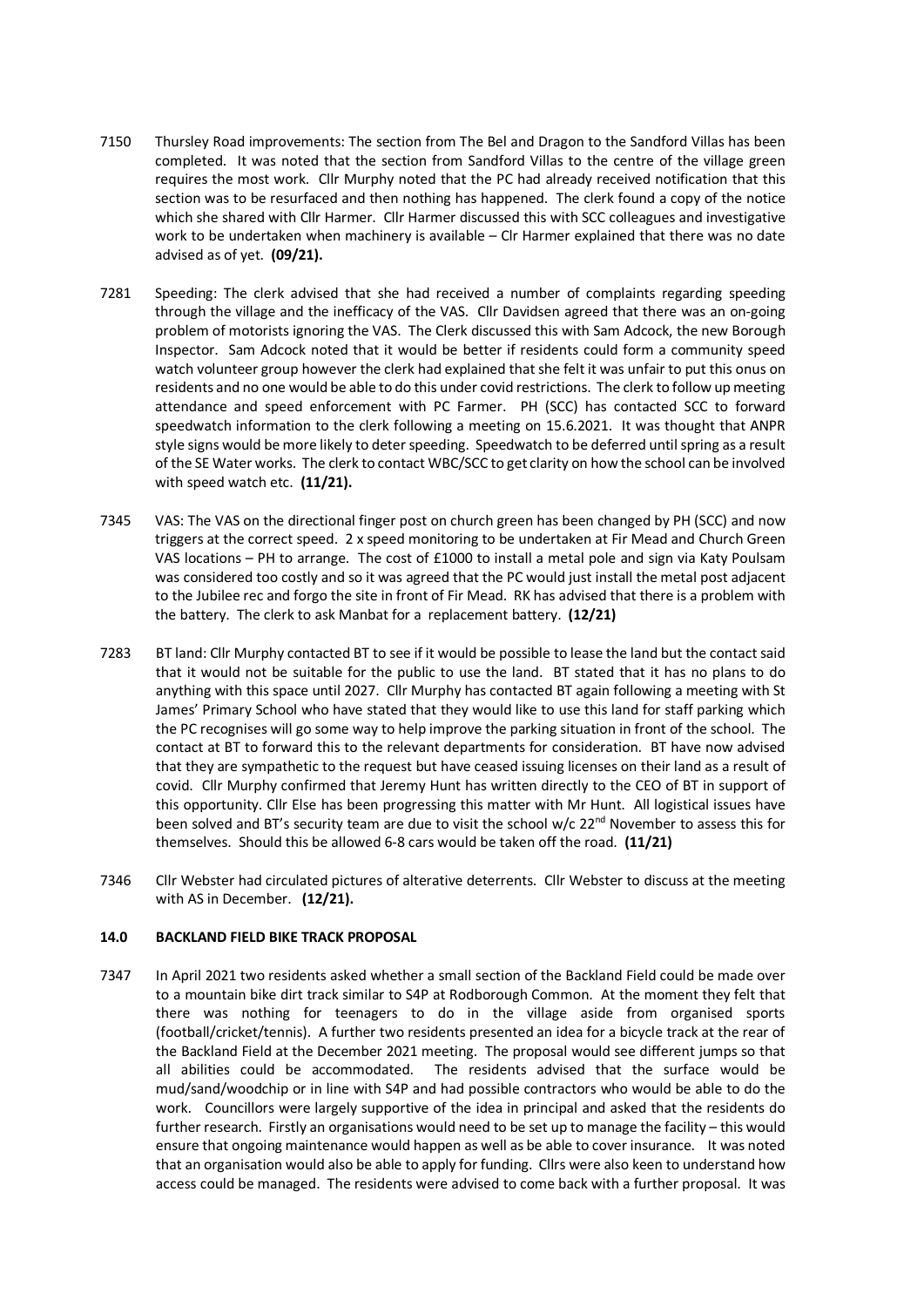noted that there would need to be a public consultation for those residents living locally. An access route could be created through the bottom of Burford Lodge Rec. The residents were thanked for an excellent presentation. **(12/21)**.

## **15.0 QUEENS JUBILEE 2022**

7289 The Queen's Jubilee: The clerk advised that in June 2022 it would be the Queen's Jubilee and councillors agreed to facilitate a 4 day event over this period. A marque has been booked and the first meeting of a working party was held on 18.9.21 at which a number of people from across the village discussed ideas. A summary of the meeting notes were circulated to councillors. A follow up meeting was being held on 1.11.2021. It was agreed that people should be recruited and paid to clear up the site daily. 4 days worth of events have been mapped out to include day time and evening events as well as a church service on the Sunday. A website is under construction. Regular communications will appear in the EVN and via facebook. The floor for the marque will cost a further £1260 plus vat. It was anticipated that the cost would be covered by ticket sales. Councillors approved the hire of the flooring and the clerk has advised the marquee company. A further meeting was held in December at which point refreshments were discussed as well as which charities would be supported. Each day is being managed by a sub group and all sub groups are to meet before the January Jubilee meeting which will be held after the PC meeting. **(12/21).** 

## **16.0 FOOTBALL FOUNDATION GRANT FOR RECREATIONAL GROUNDS IMPROVEMENT**

7348 The Sharks have applied for a grant from the football association. The FA has awarded the sharks £30k for Thursley Road and £15k for Burford Lodge to run over six years. The sharks would need to raise half of the amount of each grant. Councillors agreed to contribute £2k which is what the PC currently gives the sharks towards improvement work. The PC noted its thanks to the sharks for the work in securing the award. **(12/21). Minute to be removed next month.**

## **17.0 APPROVAL OF COST OF FENCING TO PROTECT VISITORS TO JUBILEE REC**

7349 Installation of a 3m high x 35m long fence to protect Jubilee rec against stray balls: The clerk had tried to secure three quotes prior to the meeting. One contractor was unobtainable. Two quotes are outstanding and despite contacting the companies on several occasions they never provided a quote. The clerk approached 2 further companies who were both known to the PC , one quoted £6k and the other quoted £5.8k. Cllr Murphy had obtained another quote for significantly less but this was a contractor who had not been used by the PC. It was agreed that the contractor who had quoted the middle price should be asked if there was any flexibility in his pricing. This contractor had provided an alternative solution which was cheaper and involved removing the nets at the end of each cricket season. Cllrs determined that a permanent solution was more practicable. **(12/21).**

#### **18.0 DONATION REQUEST FROM HIE**

7350 Help in Elstead were very grateful for the monies raised at the Christmas Tree light switch on event however advised that due to increased costs and an increase in people in the village needing support they would be grateful for further funding. It was agreed that £40 remaining in the Smiths Charity pot be donated to HiE along with £500 from the PC's own funds. The clerk to seek permission from the Smith's Charity Trustees. **(12/21). Minute to be removed next month.**

#### **19.0 REPORTS AND CORRESPONDENCE**

- 7351 A resident on Thursley Road had reported an issue with parking following a game of football. The clerk has contacted the sharks on this matter. Cllrs noted that a parent marshal should be used for each match. **(12/21).**
- 7352 The clerk reported that she and Cllr Murphy had met with a film company who were interested in hiring the Thursley Road rec in February 2022. After learning more about the project it was felt that having 300 vehicles parked on the rec would not be acceptable to residents especially as vehicles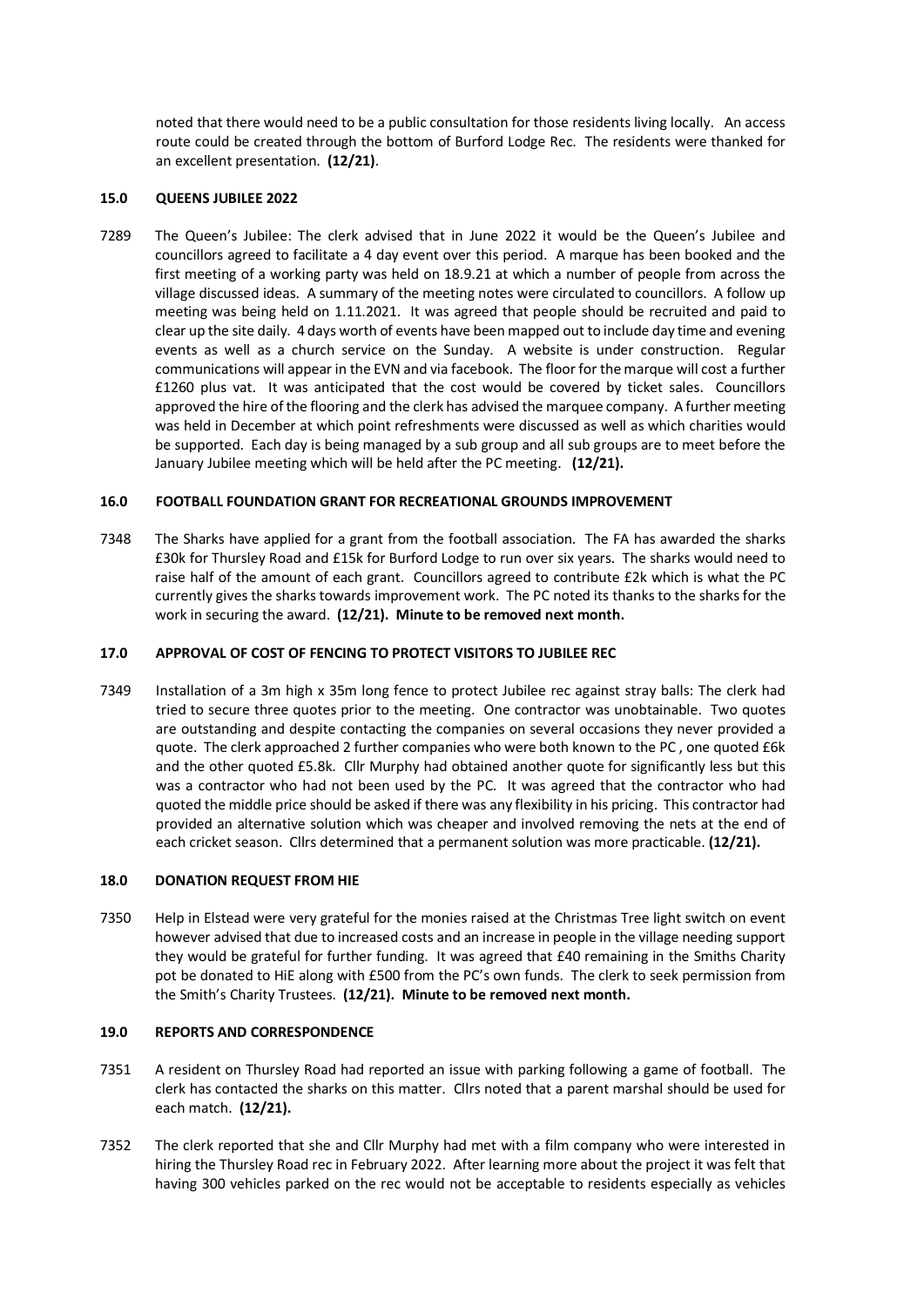would be arriving at 6am. Cllr Murphy provide an alternative suggestion to the film company representative. (**12/21). Minute to be removed next month.** 

- 7353 A resident had contacted Cllr Murphy regarding the collection of leaves alongside Church View Close. The clerk to report. (**12/21). Minute to be removed next month.**
- 7354 The Smiths Charity had forwarded a letter asking for feedback. The clerk noted that she had received many heartfelt and grateful thanks for the Michaelmas gifts and cllrs agreed that the clerk should request an increase in monetary awards now that the extra £2000 would cease. (**12/21).**

## **20.O FINANCE (all financial papers including audit documents/reports were circulated prior to the meeting)**

- 7355 The clerk advised that the accounts had been reconciled correctly and Cllr Jacobs had confirmed this and formally signed the November reconciliation. **(12/21) Minute to be removed next month.**
- 7356 Bank balance as per statements: Current account £104,033.74 and includes £15k easement and £3k for the village sign - £2k has been used as the deposit. Deposit account £0 (30th November 2021). POR monies transferred to 32 day notice account and EMR transferred in December. 32 day notice account: £55,283.16. **(12/21) Minute to be removed next month.**
- 7357 Accounts for payment for December 2021 were circulated in advance of the meeting. 11 cheques have been raised totalling £4,660.43. In addition 32 x cheques were raised on behalf of the Smiths Charity totally £4,960. NB £40 to be used from the Smiths Charity fund to go towards the Help in Elstead payment. **(12/21) Minute to be removed next month.**

| Cheque no | Payee                            | <b>Purpose</b>                 | Amount    |
|-----------|----------------------------------|--------------------------------|-----------|
| 4358-     |                                  |                                |           |
| 4390      | Various                          | <b>Smiths Charity Payments</b> | £4,960.00 |
|           | NB 4368 cheque void              |                                |           |
| 4391      | Grasstex Ltd                     | Final grass cut                | £1,385.04 |
| 4392      | John Mathisen                    | OE expenses tree ceremony      | £222.14   |
| 4393      | Hilary Hamlyn                    | OE expenses tree ceremony      | £21.64    |
| 4394      | Hilary Hamlyn                    | OE expenses tree ceremony      | £15.77    |
| 4395      | Hilary Hamlyn                    | OE expenses tree ceremony      | £51.18    |
| 4396      | <b>Juliet Williams</b>           | December expenses              | £42.15    |
| 4397      | <b>Quality land Services Ltd</b> | rubbish bin emptying           | £60.00    |
| 4398      | <b>Juliet Williams</b>           | salary 1 of 2                  | £999.00   |
| 4399      | <b>Juliet Williams</b>           | salary 2 of 2                  | £516.30   |
| 4400      | <b>HMRC</b>                      | <b>HMRC</b>                    | £1,329.71 |
| 4401      | <b>Elstead Village Halls</b>     | December hall hire             | £17.50    |
|           |                                  |                                | £9,620.43 |

#### **21.0 MATTERS RAISED BY MEMBERS**

7358 Cllr Jacobs raised the issue of parking along the Thursley Road outside of St James School. She noted that a horsebox scrapped a car that was parked which then blocked the road. It would have been impossible for an emergency vehicle to have passed. The clerk also noted that cars coming for the pavilion no longer wait behind the parked vehicle and allow oncoming traffic to ass instead there is